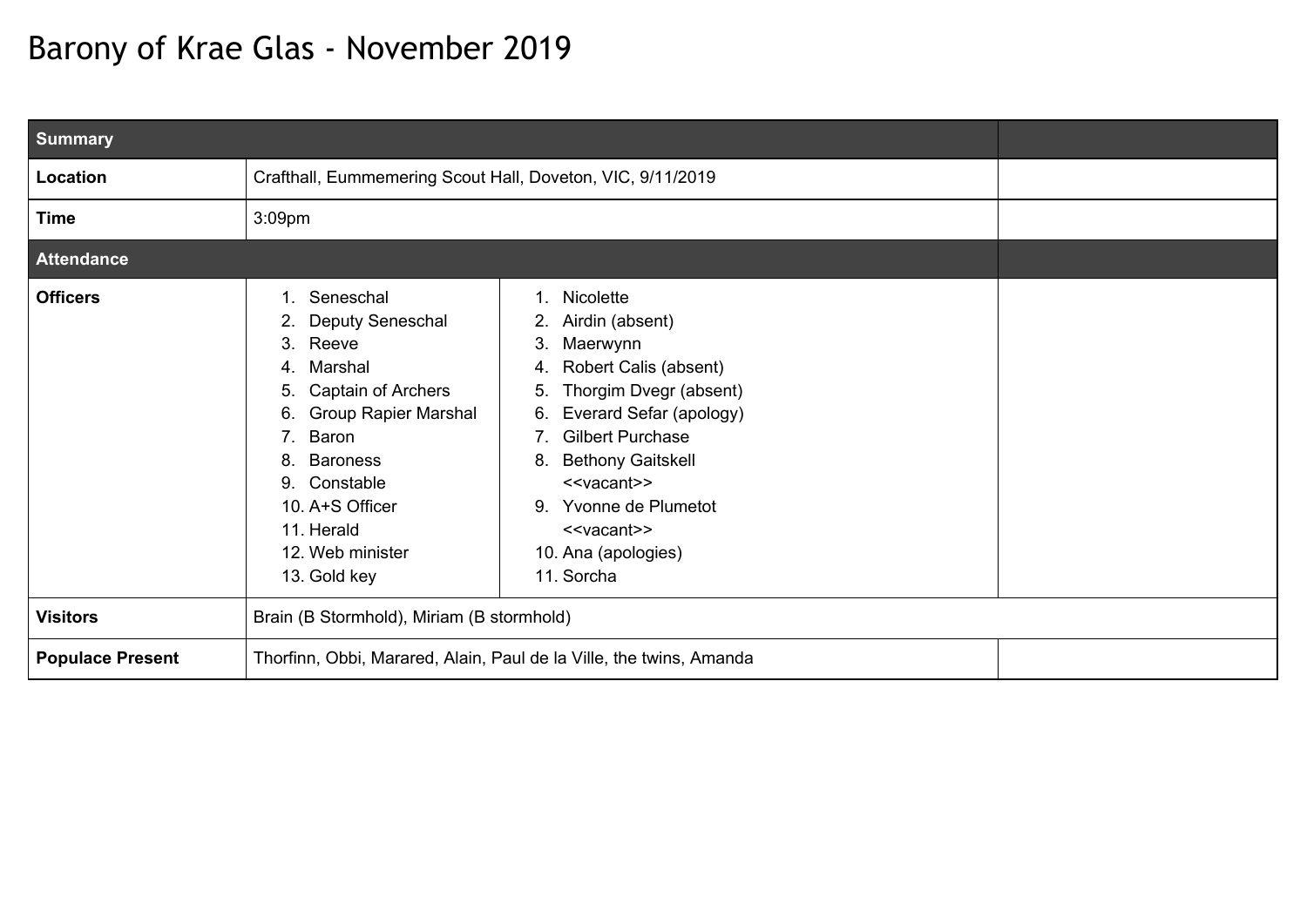| <b>Meeting</b>                                 |                                                                                                                                                                                                                                                                                                                                    |                                                        |                                                    |
|------------------------------------------------|------------------------------------------------------------------------------------------------------------------------------------------------------------------------------------------------------------------------------------------------------------------------------------------------------------------------------------|--------------------------------------------------------|----------------------------------------------------|
| Description                                    | Action & Person Responsible                                                                                                                                                                                                                                                                                                        | <b>Comments/Status</b>                                 | Person Seconding &<br>Timeframe (if<br>determined) |
| <b>Previous Minutes</b>                        | Note about previous minutes. Minutes weren't getting posted to the KG<br>website until the meeting. From now on, link to minutes will be sent to<br>council members. Council members will have one week to comment,<br>then the draft will be sent to the general community. The minutes will<br>be confirmed at the next meeting. | Approved: Gib<br>Seconded: Nicolette                   |                                                    |
| <b>Officers (appointments and</b><br>vacancy)  | <b>Constable:</b> Nicollette has made a call for constab. Maybe someone<br>from the Hamlet of Lyttleham would be good?                                                                                                                                                                                                             | Action: advertising needed                             |                                                    |
|                                                | Herald: need a herald                                                                                                                                                                                                                                                                                                              |                                                        |                                                    |
|                                                | No current chirurgeon. However, have an under-age member, Orlando,<br>who is taking on a deputy first aid position under the supervision of<br>Nicolette. Orlando is currently undertaking First aid training. Are people<br>happy for Orlando to take the role?<br>All agree.                                                     | Action: advertising needed                             |                                                    |
|                                                | Nicolette is happy to take on junior members (15+ years), who has<br>proved they are responsible, as a deputy.                                                                                                                                                                                                                     |                                                        |                                                    |
| <b>Events Summary &amp;</b><br><b>Feedback</b> |                                                                                                                                                                                                                                                                                                                                    |                                                        |                                                    |
| Day of Honour                                  | Maerwynn: Still awaiting invoice on hall for this to be finalised.<br>Nicolette and Gib have both been in contact with the hall and are<br>awaiting a call back.                                                                                                                                                                   | Nicolette and Gib to follow up<br>with the hall again. |                                                    |
| <b>Expenses</b>                                |                                                                                                                                                                                                                                                                                                                                    |                                                        |                                                    |
| Safety check                                   | Gib says the scout hall will be doing an electrical safety check (test and<br>tag) at no cost to us                                                                                                                                                                                                                                |                                                        |                                                    |
| <b>Upcoming Events</b>                         |                                                                                                                                                                                                                                                                                                                                    |                                                        |                                                    |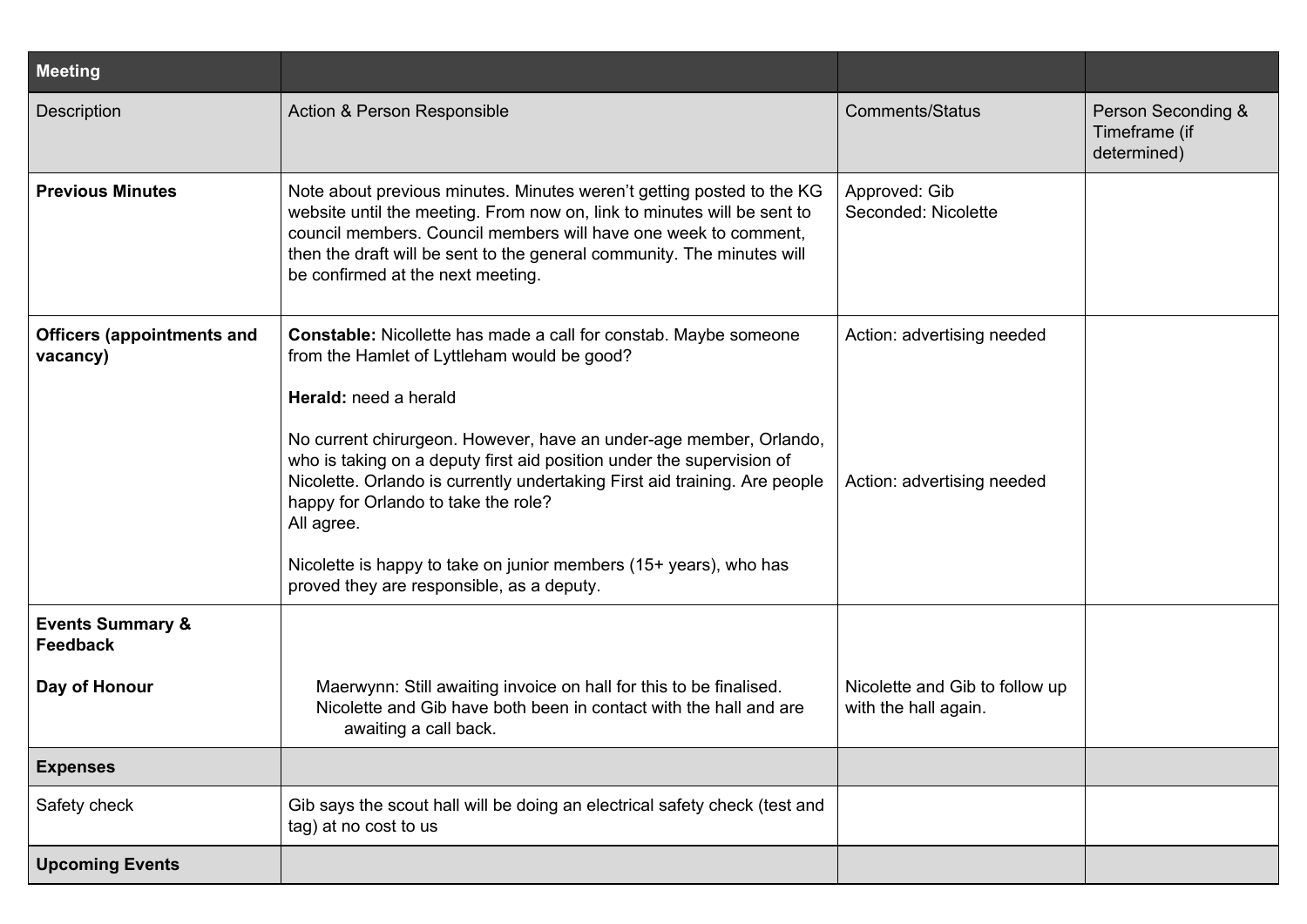| Relay for Life                                                                                            | Nicolette: It's starting at 5:45 pm in Cranbourne. You can go to both<br>that and the university event. It's raising funds for Cancer Council. All<br>participation is helpful. They need people do the actual relay.<br>Sorcha: just over half way to the fundraising goal (\$1500) currently at<br>\$824. Would be good to get more sponsorship.<br>Nicolette: The details for donation and location are on the fb page.<br>Thorfinn: Airdin hasn't posted it to the email<br>Nicolette: I will remind him                                                                                                                                                                                                                                                                                                                                                                                |                                                    |  |
|-----------------------------------------------------------------------------------------------------------|---------------------------------------------------------------------------------------------------------------------------------------------------------------------------------------------------------------------------------------------------------------------------------------------------------------------------------------------------------------------------------------------------------------------------------------------------------------------------------------------------------------------------------------------------------------------------------------------------------------------------------------------------------------------------------------------------------------------------------------------------------------------------------------------------------------------------------------------------------------------------------------------|----------------------------------------------------|--|
| The Hamlet of Lyttleham<br>presents Baron Alain's<br>Acadamy of Arts of Science<br>and wonder (and so on) | Alain: If you would like to come and email and what you're interested in.<br>Nicolette: Please schedule time (at least 1 hour) for the Baronial cloak<br>Alain: There'll be braid making (Margie), Fried food (Beth), Elspeth to<br>do marzipan fruits etc.<br>There'll be lunch (soup and bread rolls), drinks available. Morning tea<br>also provided.<br>If you'd like to bring your own project, it's OK to bring that too. E.g.<br>scribal stuff<br>Bethony: we need people to write fealty notes in case we can't attend<br>12th Night<br>Michele: I will run a sewing circle<br>Brian: I will run something about College of Heralds<br>Alain: NOT A GARBED EVENT<br>Alain has a vision for this to be an ongoing event (every 3-4 months).<br>Alain says the venue is great and people will be inspired by it.<br>Nicolette: Please put out the time table asap to encourage people |                                                    |  |
| Pre-Easter 2020                                                                                           | Beth is helping Eleanora put together the timetable of actions. Eleanora<br>to give a clearer update at the next meeting.                                                                                                                                                                                                                                                                                                                                                                                                                                                                                                                                                                                                                                                                                                                                                                   |                                                    |  |
| <b>STTS</b>                                                                                               | Nicolette: Leif to do STTS. Need info.                                                                                                                                                                                                                                                                                                                                                                                                                                                                                                                                                                                                                                                                                                                                                                                                                                                      |                                                    |  |
| Monash Makers Fair (and<br>STTS discussion)                                                               | Nicolette and Beth haven't done anything. Let's get in touch with Liam<br>to get this going. Still possible.                                                                                                                                                                                                                                                                                                                                                                                                                                                                                                                                                                                                                                                                                                                                                                                | <b>Outcome: Beth and Nicolette</b><br>to follow up |  |
| Day of Honour 2020                                                                                        | Yvonne: Edine and I intend to put in an event proposal for DoH 2020.<br>French themed. 22nd or 29th August. Currently looking for suitable<br>halls.                                                                                                                                                                                                                                                                                                                                                                                                                                                                                                                                                                                                                                                                                                                                        | Yvonne and Edine to put<br>in event proposal       |  |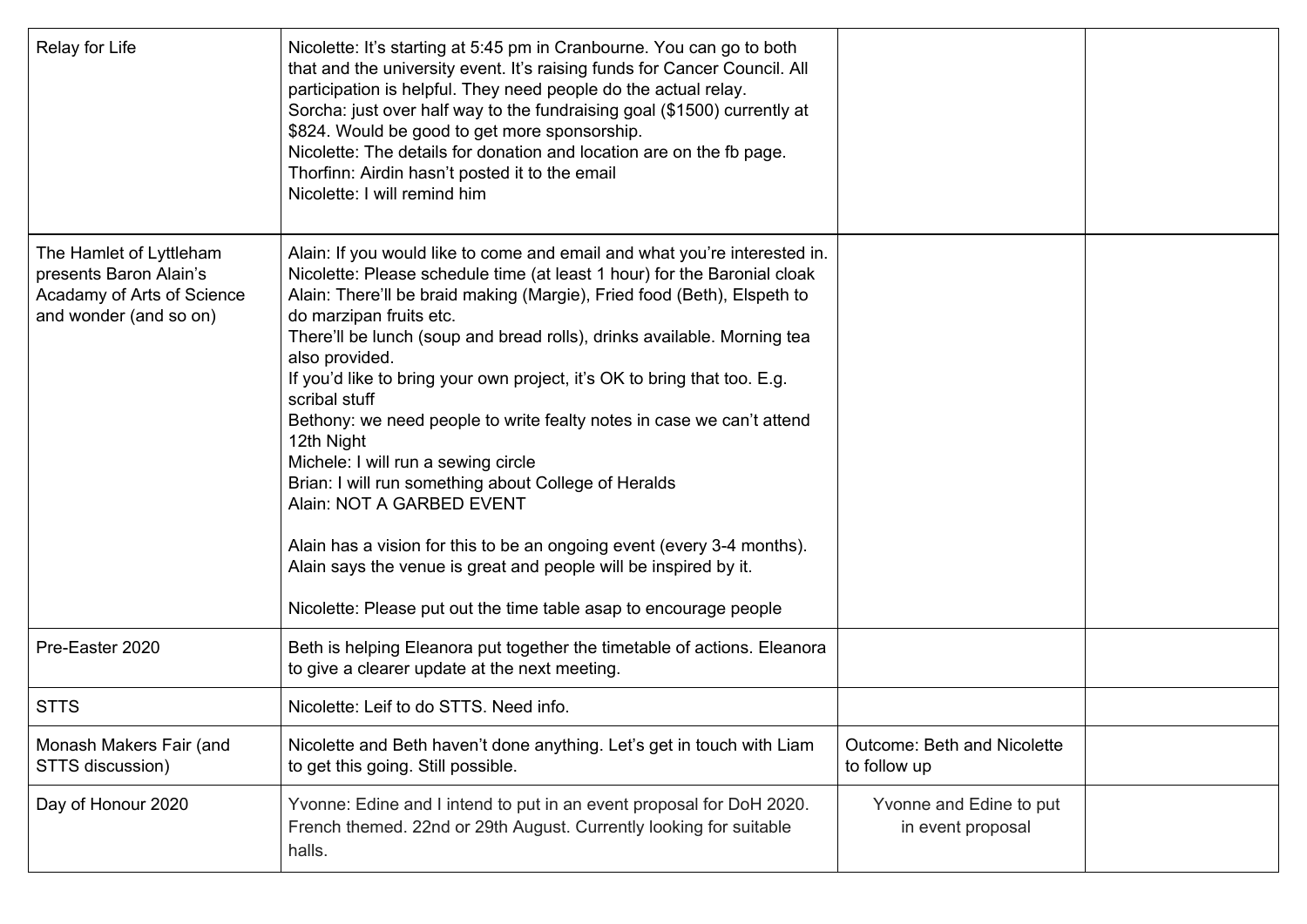|                       | Nicolette: Can we please have a definite proposal by Dec or Jan<br>meeting?<br>Yvonne: Yes                                                                                                                                                                                                                                                                                                                                                                                                                                                                                                                                                                                                                                                                                                                                                                                                                                                                             |  |
|-----------------------|------------------------------------------------------------------------------------------------------------------------------------------------------------------------------------------------------------------------------------------------------------------------------------------------------------------------------------------------------------------------------------------------------------------------------------------------------------------------------------------------------------------------------------------------------------------------------------------------------------------------------------------------------------------------------------------------------------------------------------------------------------------------------------------------------------------------------------------------------------------------------------------------------------------------------------------------------------------------|--|
| En Garde              | We've been invited to take part. Cos play, Royal Exhibition Centre,<br>6th-7th Feb 2021. (Details posted when we get more details<br>Exhibit, demo etc. Stormhold have been invited to do it also.<br>Miriam: we discussed at Council. Benedict has put his hand up to lead<br>it.<br>Beth and Gib: We're happy to work with Benedict to coordinate.<br>Alain: I know the people involved in coordinating this. It would be an<br>excellent platform.<br>Nicolette: We definitely want to coordinate it.                                                                                                                                                                                                                                                                                                                                                                                                                                                               |  |
| <b>Other business</b> |                                                                                                                                                                                                                                                                                                                                                                                                                                                                                                                                                                                                                                                                                                                                                                                                                                                                                                                                                                        |  |
| Web/email changes     | <b>Changes to email addresses</b><br>Nicolette: Masonry are upgrading email accounts to have a uniform<br>lochac.sca.org.au email.<br>Beth: so long as we can retain google docs<br>Gib suggests how about we trial it with one account, and look at its<br>functionality, and then see if we roll it over to the other roles.<br>Yahoo page and commons is shutting down.<br>Nicolette: Commons, Krae Glas page is still there<br>Miriam and Brian: Half people don't know these pages existed<br>Alain: Part of the problem is around consistency of posting and<br>availability of event details.<br>Nicolette: Yes, we currently have to post to the google groups.<br>Beth: are we able to update our local procedure so that we change<br>what the official place to post event<br>Gib: I think there might be some other kingdom procedure in here.<br>Nicolette: are the weekly mail out of calendar.<br>Alain: there's a real information accessibility issue |  |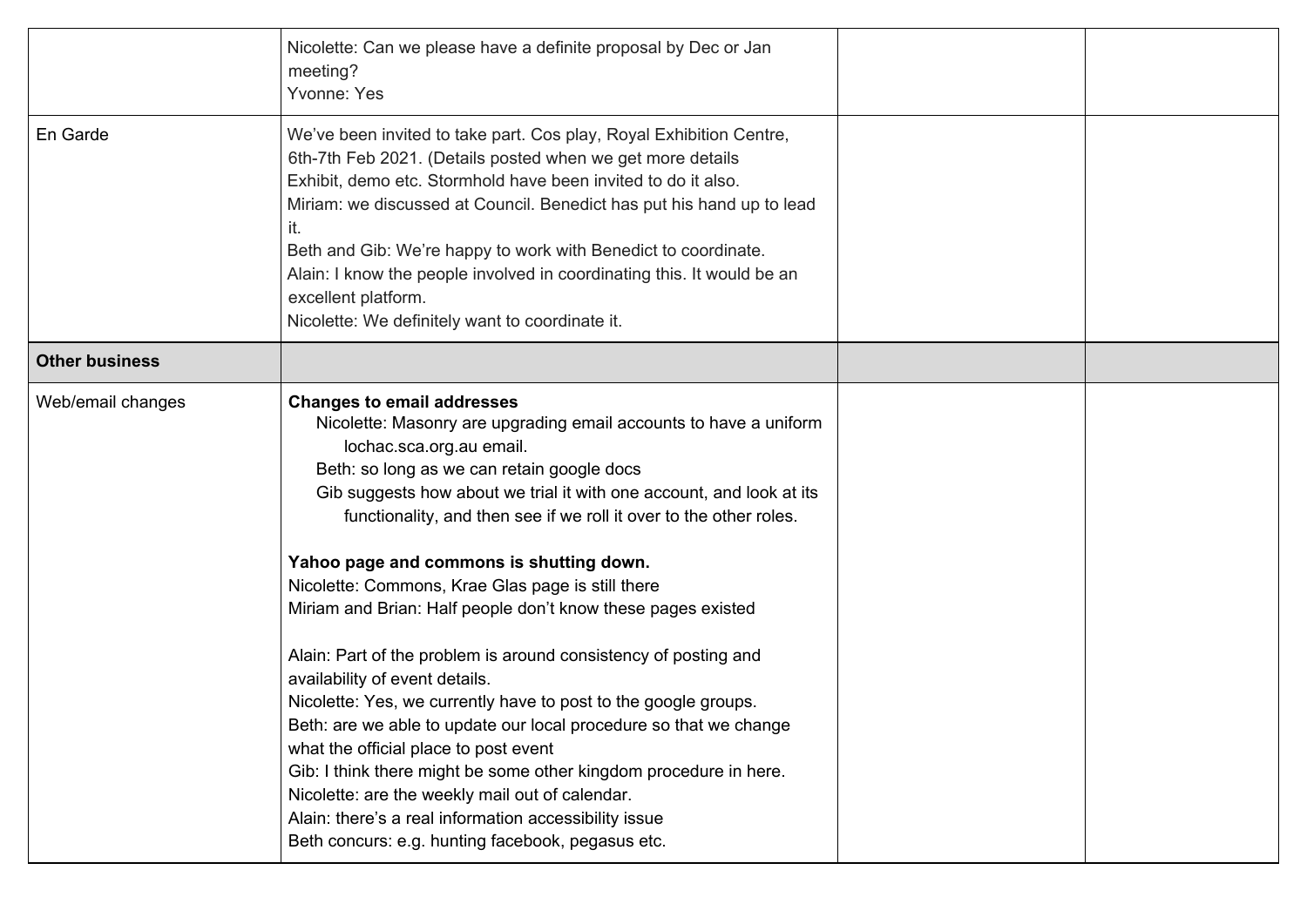|                        | Nicolette: Let's create a new flow chart for how information is posted to<br>improve accessibility.                                                                                                                                                                                                                                                                                                                                                                                                                                                                                                                                                                                                                                                      |                                                                                                   |  |
|------------------------|----------------------------------------------------------------------------------------------------------------------------------------------------------------------------------------------------------------------------------------------------------------------------------------------------------------------------------------------------------------------------------------------------------------------------------------------------------------------------------------------------------------------------------------------------------------------------------------------------------------------------------------------------------------------------------------------------------------------------------------------------------|---------------------------------------------------------------------------------------------------|--|
| Funds                  | Maerwyn: We have \$7000+ in every-day account, and \$6000 in<br>savings. Maerwynn suggests moving \$5k from every day to savings<br>account to generate more savings.<br>Bethony: Hmm would be good to have at least \$3k due to easter etc.<br>Council agrees: Let's move \$4k to savings account                                                                                                                                                                                                                                                                                                                                                                                                                                                       | Maerwynn to move \$4k to<br>savings account                                                       |  |
| Edine to access Xero   | Maerwyn suggests adding Edine to Xero to facilitate her training.<br>Council: all agree<br>Nicolette: Can you please commence the procedure to advertise her<br>position                                                                                                                                                                                                                                                                                                                                                                                                                                                                                                                                                                                 | Maerwynn to organise to<br>have Edine added to Xero<br>and to advertise her role to<br>be filled. |  |
| Square fee changes     | Used to be \$3 per month per person. It's now going to be \$35 per<br>month (\$420 per year).<br>Miriam: we have approved it in stormhold to facilitate Herald<br>Symposium.<br>Gib: Maybe we agree tentatively to continue with Square, and review<br>other companies<br>Alain: That's a lot of money for square. Maybe we can investigate<br>alternatives to raise to the board.<br>Nicolette: Do we want to continue with this (monthly cost, can say no at<br>any stage) beyond 1st January for one quarter fee \$105, or do we want<br>to stop using this.<br>Vote: members present agreed to pay for one quarter. Maerwynn and<br>Edine to investigate alternatives during that quarter.<br>Gib: I've just googled '6 best alternatives to Square' |                                                                                                   |  |
| Hall access            | Gib: I called the hall. They don't like the idea of a key box. A car just got<br>set fire to in the car park. However they are happy to give out more<br>keys to the group.                                                                                                                                                                                                                                                                                                                                                                                                                                                                                                                                                                              |                                                                                                   |  |
| <b>Officer reports</b> |                                                                                                                                                                                                                                                                                                                                                                                                                                                                                                                                                                                                                                                                                                                                                          |                                                                                                   |  |
| Seneschal              | Nothing to report                                                                                                                                                                                                                                                                                                                                                                                                                                                                                                                                                                                                                                                                                                                                        |                                                                                                   |  |
| Reeve                  | Cash and floats: \$0<br>Current westpac community solutions: \$7289.32                                                                                                                                                                                                                                                                                                                                                                                                                                                                                                                                                                                                                                                                                   |                                                                                                   |  |